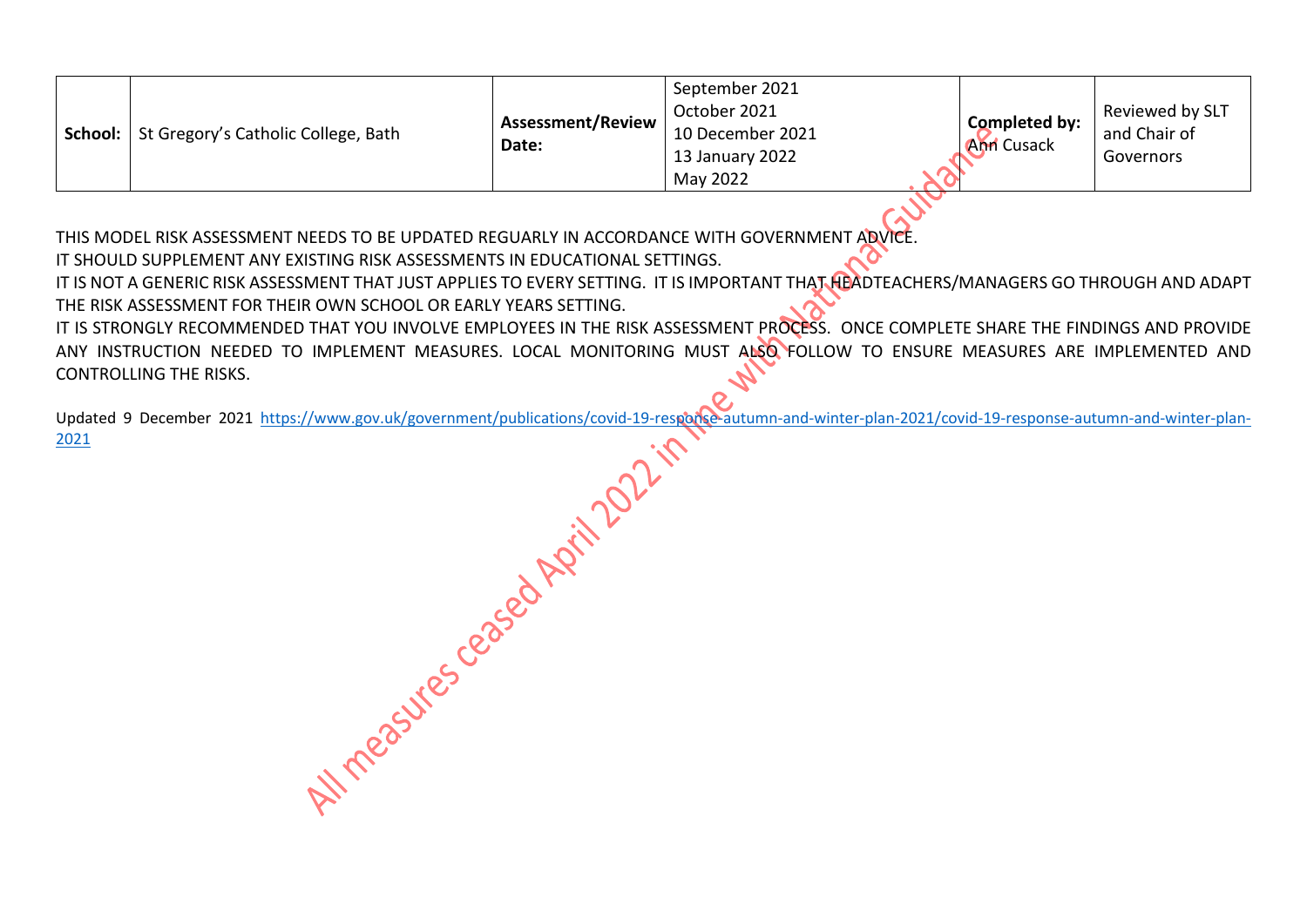| What are the<br>hazards?                   | Who might be<br>harmed? | What are you already doing?                                                                                                                                                                                                     | What further action is necessary?                                                                                                                                               | What is in place<br>and/or<br><b>Action by whom and</b><br>by when?             | Date<br>Completed/<br><b>Outcome</b>                                                  |
|--------------------------------------------|-------------------------|---------------------------------------------------------------------------------------------------------------------------------------------------------------------------------------------------------------------------------|---------------------------------------------------------------------------------------------------------------------------------------------------------------------------------|---------------------------------------------------------------------------------|---------------------------------------------------------------------------------------|
| Students return<br>to school with<br>Covid | School<br>community     | Start of term AST in place to<br>identify asymptomatic students<br>before start of term.<br>Home testing to take place from<br>8/9/21<br>Positive results to be reported<br>to Track and Trace plus<br>Covid@st-gregorys.org.uk | Test kits to be distributed to students for home testing as outlined by<br>Public Health.<br>Update 9 December Plan B January Testing of students on their<br>return to school. | Testing timetable in<br>place as per<br>Government<br>requirements.<br>JCL lead | 8/9/21 LFT 1 and<br>2 completed.<br>Home testing in<br>place<br><b>Testing 5/1/22</b> |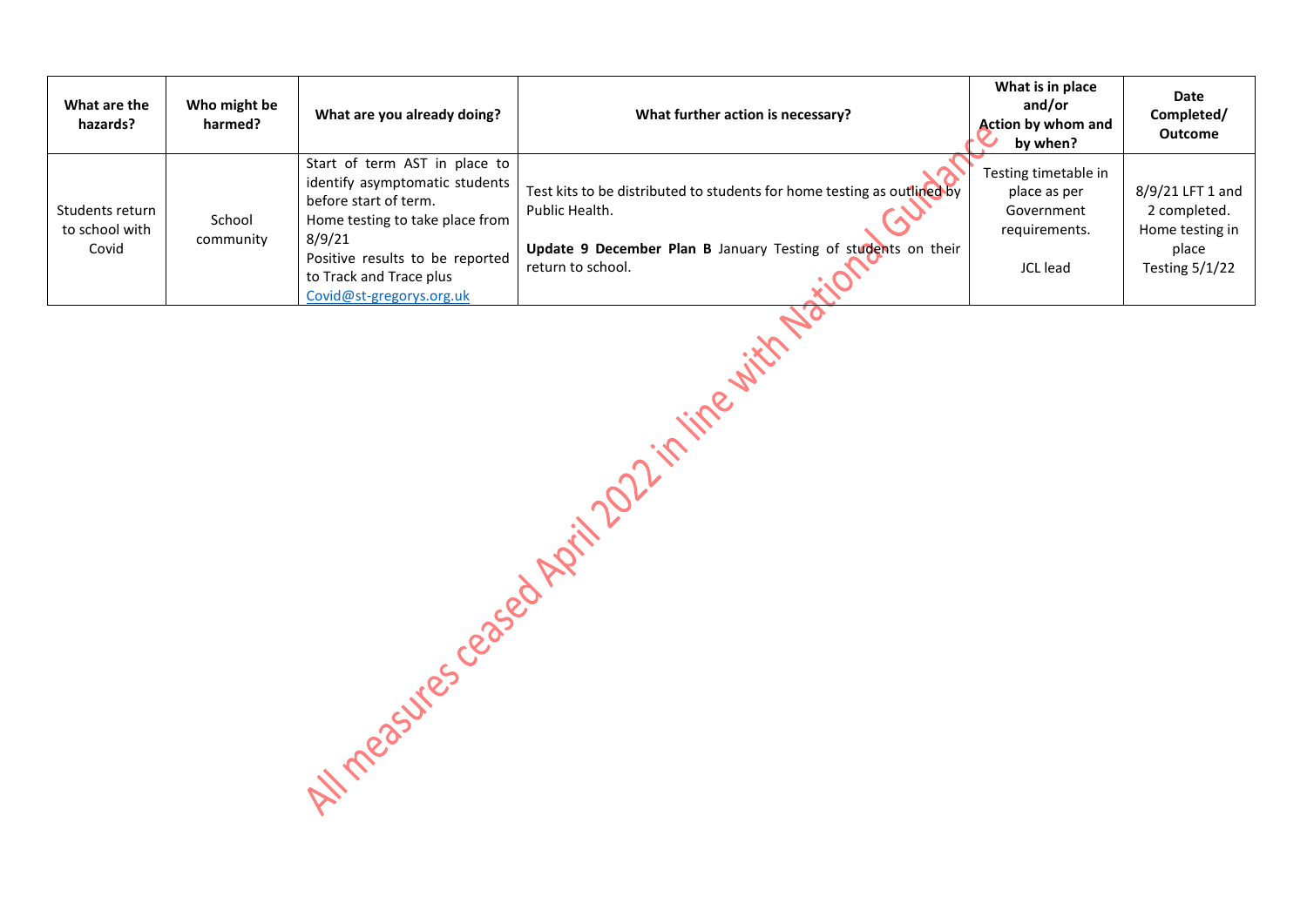|             |                |                                  | Additional action required if;                                                                                                                                                                                                                                                                                                                                                                                                                                                                                                                       |                       |          |
|-------------|----------------|----------------------------------|------------------------------------------------------------------------------------------------------------------------------------------------------------------------------------------------------------------------------------------------------------------------------------------------------------------------------------------------------------------------------------------------------------------------------------------------------------------------------------------------------------------------------------------------------|-----------------------|----------|
|             |                |                                  | o 5 students or staff, who are likely to have mixed closely, test                                                                                                                                                                                                                                                                                                                                                                                                                                                                                    |                       |          |
|             |                |                                  | positive for COVID-19 within a 10-day period; or                                                                                                                                                                                                                                                                                                                                                                                                                                                                                                     |                       |          |
|             |                |                                  | o 10% of students or staff who are likely to have mixed closely test                                                                                                                                                                                                                                                                                                                                                                                                                                                                                 |                       |          |
|             |                |                                  | positive for COVID-19 within a 10-day period                                                                                                                                                                                                                                                                                                                                                                                                                                                                                                         |                       |          |
|             |                |                                  |                                                                                                                                                                                                                                                                                                                                                                                                                                                                                                                                                      |                       |          |
|             |                |                                  |                                                                                                                                                                                                                                                                                                                                                                                                                                                                                                                                                      |                       |          |
|             |                |                                  | All settings should seek public health advice if a student or staff                                                                                                                                                                                                                                                                                                                                                                                                                                                                                  |                       |          |
|             |                |                                  | member is admitted to hospital with COVID-19 by phoning the DfE                                                                                                                                                                                                                                                                                                                                                                                                                                                                                      |                       |          |
|             |                |                                  | helpline (0800 046 8687, option 1)                                                                                                                                                                                                                                                                                                                                                                                                                                                                                                                   |                       |          |
|             |                |                                  |                                                                                                                                                                                                                                                                                                                                                                                                                                                                                                                                                      |                       |          |
|             |                |                                  | Contingency Framework for Education and Childcare settings which                                                                                                                                                                                                                                                                                                                                                                                                                                                                                     |                       |          |
|             |                |                                  | describes the principles of managing local outbreaks of COVID-19.                                                                                                                                                                                                                                                                                                                                                                                                                                                                                    |                       |          |
|             |                |                                  |                                                                                                                                                                                                                                                                                                                                                                                                                                                                                                                                                      |                       |          |
|             |                |                                  | https://www.gov.uk/government/publications/coronavirus-covid-                                                                                                                                                                                                                                                                                                                                                                                                                                                                                        |                       |          |
|             |                |                                  | 19-local-restrictions-in-education-and-childcare-settings                                                                                                                                                                                                                                                                                                                                                                                                                                                                                            |                       |          |
|             |                |                                  |                                                                                                                                                                                                                                                                                                                                                                                                                                                                                                                                                      |                       |          |
|             |                |                                  | Guidance highlighting the actions required from 23 August 2021.                                                                                                                                                                                                                                                                                                                                                                                                                                                                                      |                       |          |
|             |                |                                  | Guidance sets out thresholds for managing COVID-19 cases and when                                                                                                                                                                                                                                                                                                                                                                                                                                                                                    | Guidance circulated   |          |
|             |                | Students and staff to test twice | settings should consider additional action and seek public health                                                                                                                                                                                                                                                                                                                                                                                                                                                                                    | to leadership and key |          |
| Outbreak of |                | weekly till end of September to  | advice.                                                                                                                                                                                                                                                                                                                                                                                                                                                                                                                                              | staff.                |          |
| Covid 19    | Students/staff | identify Covid and prevent       |                                                                                                                                                                                                                                                                                                                                                                                                                                                                                                                                                      | In the event of an    | On going |
|             |                | spread.                          | Update 14 January 2021                                                                                                                                                                                                                                                                                                                                                                                                                                                                                                                               | outbreak this         |          |
|             |                |                                  | Changes to the self-isolation period for those who test positive for                                                                                                                                                                                                                                                                                                                                                                                                                                                                                 | guidance will be      |          |
|             |                |                                  | COVID-19                                                                                                                                                                                                                                                                                                                                                                                                                                                                                                                                             | followed              |          |
|             |                |                                  | From Monday 17 January people who are self-isolating with COVID-                                                                                                                                                                                                                                                                                                                                                                                                                                                                                     |                       |          |
|             |                |                                  | 19 will have the option to reduce their isolation period after five full                                                                                                                                                                                                                                                                                                                                                                                                                                                                             |                       |          |
|             |                |                                  | days if they test negative with a lateral flow device (LFD) test on both                                                                                                                                                                                                                                                                                                                                                                                                                                                                             |                       |          |
|             |                |                                  | day 5 and day 6 and they do not have a temperature. For example, if                                                                                                                                                                                                                                                                                                                                                                                                                                                                                  |                       |          |
|             |                |                                  | they test negative on the morning of day 5 and the morning of day 6,                                                                                                                                                                                                                                                                                                                                                                                                                                                                                 |                       |          |
|             |                |                                  | they can return to their education or childcare setting immediately on                                                                                                                                                                                                                                                                                                                                                                                                                                                                               |                       |          |
|             |                |                                  | day 6.                                                                                                                                                                                                                                                                                                                                                                                                                                                                                                                                               |                       |          |
|             |                |                                  | The first test must be taken no earlier than day 5 of the self-isolation                                                                                                                                                                                                                                                                                                                                                                                                                                                                             |                       |          |
|             |                |                                  |                                                                                                                                                                                                                                                                                                                                                                                                                                                                                                                                                      |                       |          |
|             |                |                                  |                                                                                                                                                                                                                                                                                                                                                                                                                                                                                                                                                      |                       |          |
|             |                |                                  |                                                                                                                                                                                                                                                                                                                                                                                                                                                                                                                                                      |                       |          |
|             |                |                                  |                                                                                                                                                                                                                                                                                                                                                                                                                                                                                                                                                      |                       |          |
|             |                |                                  |                                                                                                                                                                                                                                                                                                                                                                                                                                                                                                                                                      |                       |          |
|             |                |                                  |                                                                                                                                                                                                                                                                                                                                                                                                                                                                                                                                                      |                       |          |
|             |                |                                  |                                                                                                                                                                                                                                                                                                                                                                                                                                                                                                                                                      |                       |          |
|             |                |                                  |                                                                                                                                                                                                                                                                                                                                                                                                                                                                                                                                                      |                       |          |
|             |                |                                  |                                                                                                                                                                                                                                                                                                                                                                                                                                                                                                                                                      |                       |          |
|             |                | 1 measures cen                   | period, and the second must be taken the following day. All test<br>results should be reported to NHS Test and Trace.<br>If the result of either of their tests is positive, they should continue to<br>self-isolate until they get negative results from two LFD tests on<br>consecutive days or until they have completed 10 full days of self-<br>isolation, whichever is earliest.<br>Anyone who is unable to take LFD tests or anyone who continues to<br>have a temperature will need to complete the full 10 day period of<br>self-isolation. |                       |          |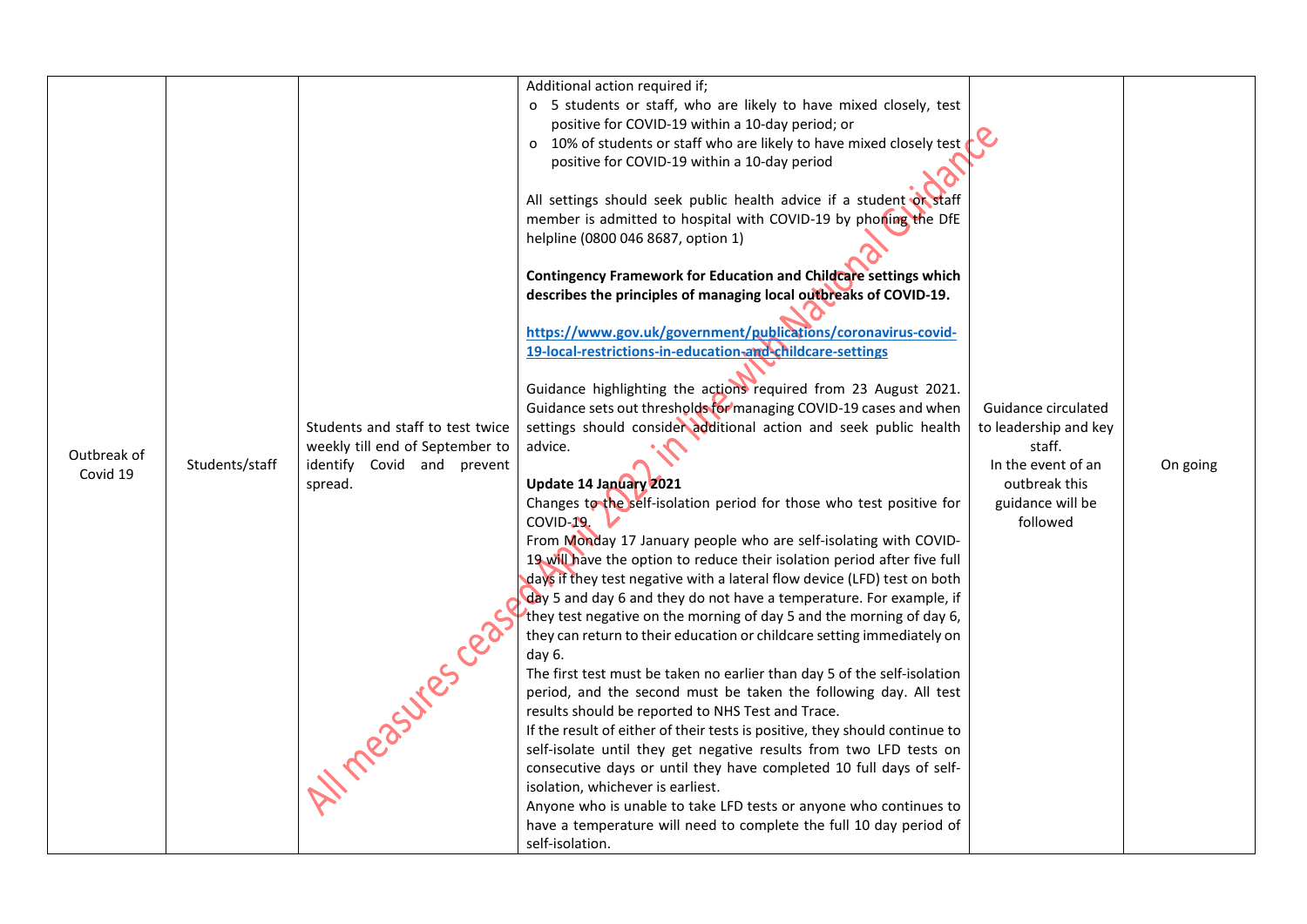|                                 |                     |                                                                                                                                                                                                                                                                                                                                                                                                                                                                                                                                                       | Further information on self-isolation for those with COVID-19 is<br>available. |          |
|---------------------------------|---------------------|-------------------------------------------------------------------------------------------------------------------------------------------------------------------------------------------------------------------------------------------------------------------------------------------------------------------------------------------------------------------------------------------------------------------------------------------------------------------------------------------------------------------------------------------------------|--------------------------------------------------------------------------------|----------|
| Spread of Covid<br>via surfaces | School<br>community | Maintain daily cleaning regime.<br>Additional cleaner circulating<br>school site cleaning high contact<br>areas.<br>All classrooms to have cleaning<br>kits for hard surface cleaning<br>before and at the end of lessons.<br>All classrooms to have tissues<br>and bins for disposal.<br>Encourage and reinforce hand<br>washing or hand sanitizing,<br>'catch it, bin it, kill it' approach,<br>general use of PPE (Personal<br>Protective Equipment)<br>(not<br>Covid specific PPE)<br>Enhanced cleaning additional<br>cleaner circulating school. | $\mathcal{S}$<br>in fine with National                                         | On going |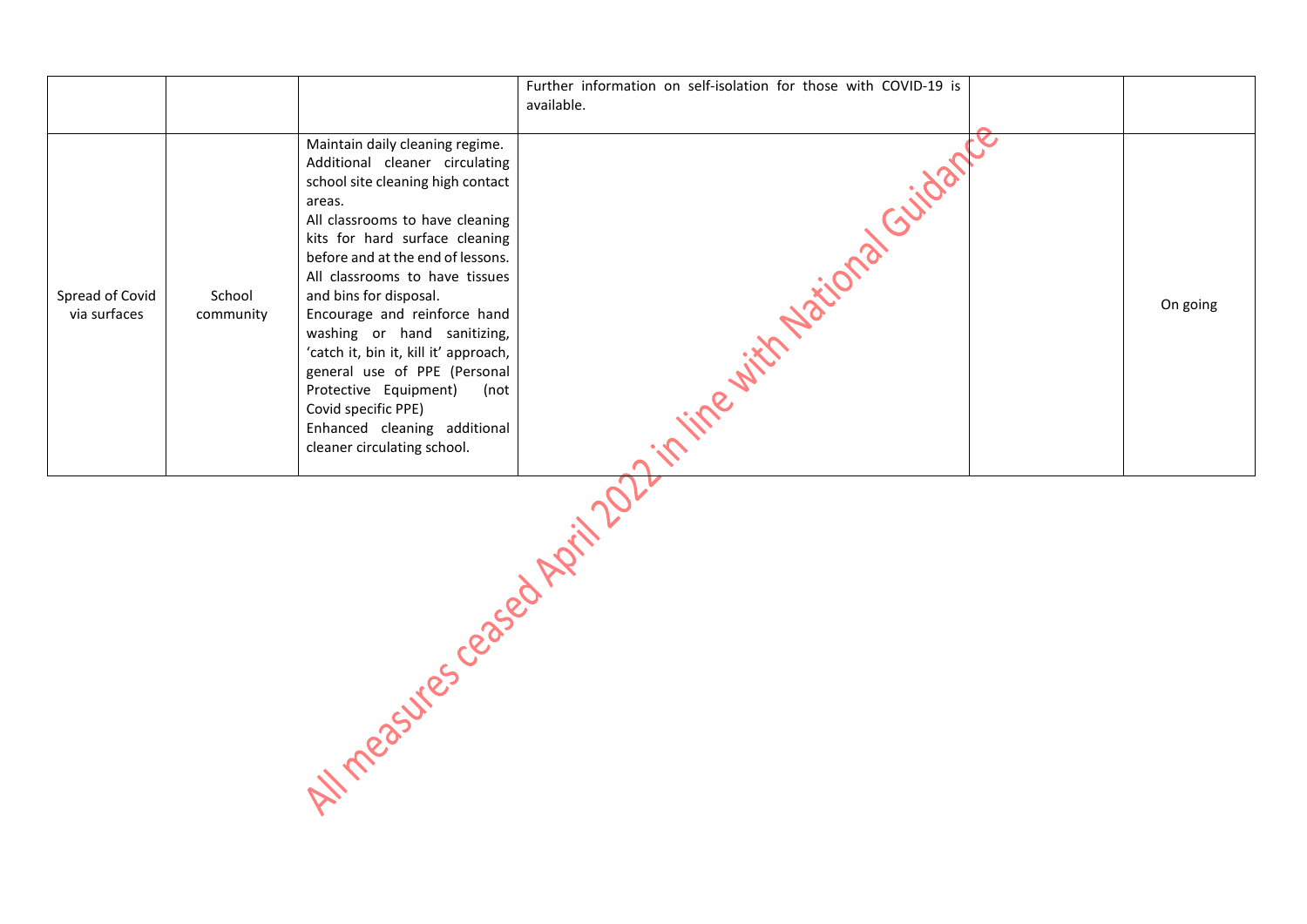| Spread of Covid<br>due to poor<br>ventilation              | School<br>community | All classrooms to be regularly<br>ventilated<br>Carbon dioxide monitors to be<br>distributed when received.<br>Air purifiers to be used in<br>identified areas. | Face coverings are no longer required or advised for students, staff<br>and visitors either in classrooms or in communal areas. However, the<br>government recommends that face coverings are still worn in<br>enclosed spaces where contact is possible with people that are not<br>normally part of your setting, i.e. meeting with visitors or parents in<br>small offices.<br>In the event of an outbreak or advice from Public Health, face<br>coverings may need to be reintroduced as a temporary measure.<br>October - in response to Public Health guidance, face coverings to be<br>worn in communal areas and when social distancing cannot be<br>maintained.<br>9 December 2021 Plan B<br>"Face coverings should be worn by pupils and students in year 7 and<br>above (which would be children who were aged 11 on 31 August<br>2021), staff and visitors in communal areas, unless exempt. This is a<br>temporary measure. Pupils and students in year 7 and above in these<br>settings must also weak a face covering when travelling on public<br>transport and should wear it on dedicated transport to and from<br>school, college, or higher education provider.<br>We do not recommend that pupils and staff wear face coverings in<br>classrooms, unless their Director of Public Health advises them to<br>temporarily do so in one of the circumstances described in the<br>Contingency Framework Guidance."<br>Government Carbon dioxide monitors used in classroom to manage<br>ventilation.<br>6 Mobile air purifiers purchased to be used in identified areas. | All staff briefed by<br>JCL at start of term.<br>On going training<br>once monitors arrive.<br>Oct. Temporary<br>measure to be<br>reviewed with PH | On going |
|------------------------------------------------------------|---------------------|-----------------------------------------------------------------------------------------------------------------------------------------------------------------|-------------------------------------------------------------------------------------------------------------------------------------------------------------------------------------------------------------------------------------------------------------------------------------------------------------------------------------------------------------------------------------------------------------------------------------------------------------------------------------------------------------------------------------------------------------------------------------------------------------------------------------------------------------------------------------------------------------------------------------------------------------------------------------------------------------------------------------------------------------------------------------------------------------------------------------------------------------------------------------------------------------------------------------------------------------------------------------------------------------------------------------------------------------------------------------------------------------------------------------------------------------------------------------------------------------------------------------------------------------------------------------------------------------------------------------------------------------------------------------------------------------------------------------------------------------------------------------------|----------------------------------------------------------------------------------------------------------------------------------------------------|----------|
| Spread of Covid<br>due to<br>increased<br>mixing in school | School<br>community | Break - 11.05-11.30am<br>Lunch - 1.30pm-2.10pm                                                                                                                  | To be reviewed as required.<br>Contingency plan to reintroduce staggered break and lunches/<br>bubbles if advised by Public Health in the event of an outbreak.                                                                                                                                                                                                                                                                                                                                                                                                                                                                                                                                                                                                                                                                                                                                                                                                                                                                                                                                                                                                                                                                                                                                                                                                                                                                                                                                                                                                                           | All staff briefed by<br>JCL at start of term.                                                                                                      | On going |
|                                                            |                     |                                                                                                                                                                 |                                                                                                                                                                                                                                                                                                                                                                                                                                                                                                                                                                                                                                                                                                                                                                                                                                                                                                                                                                                                                                                                                                                                                                                                                                                                                                                                                                                                                                                                                                                                                                                           |                                                                                                                                                    |          |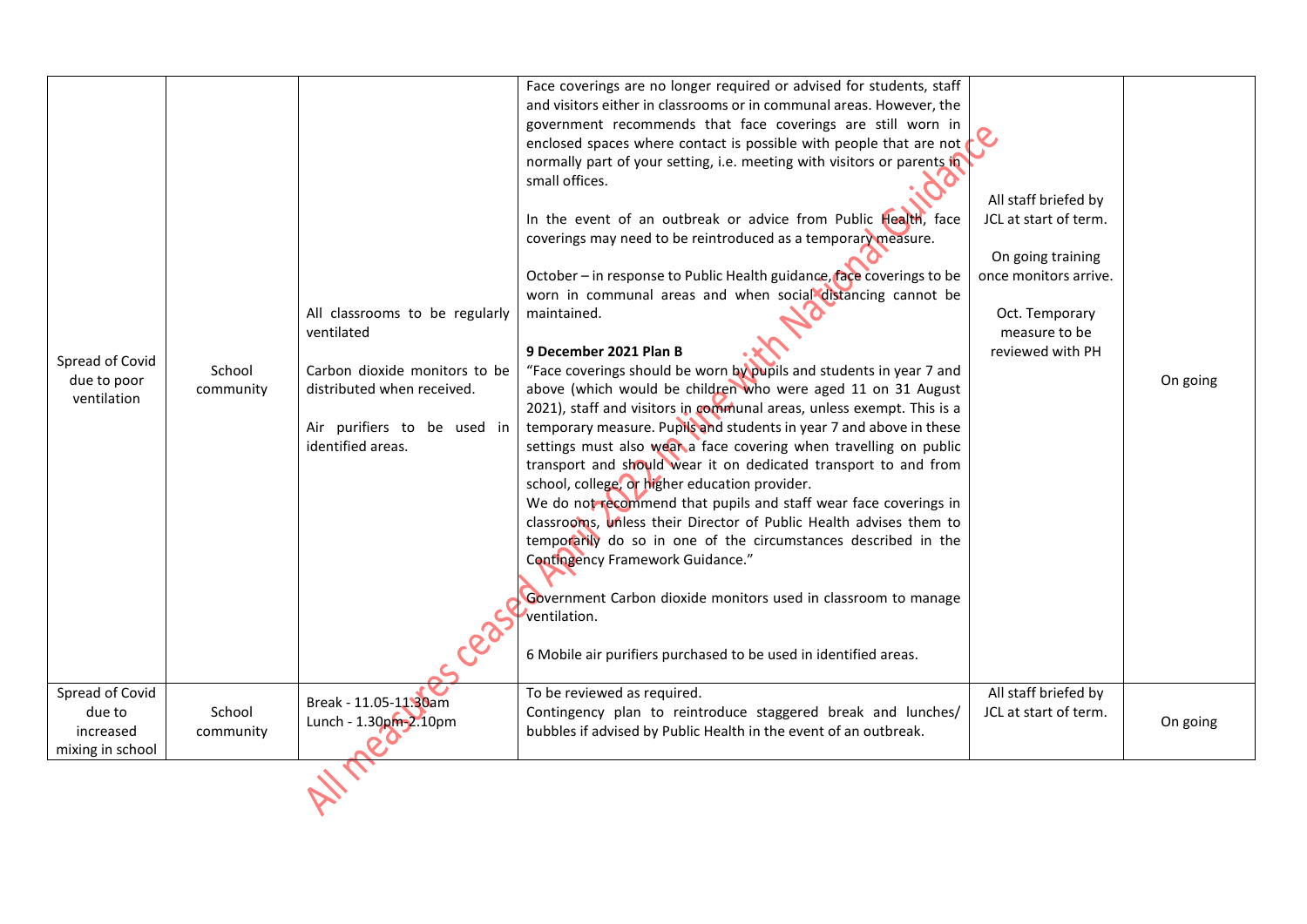| A visitor/<br>contractor has<br>Covid 19 and<br>brings into<br>school | School<br>community | Visitor/contractor declaration<br>updated and to be signed.<br>Bookable meeting room and<br>separate portable toilet in place<br>To continue using Zoom/online<br>meetings/parents evening<br>Open Evening - places limited to<br>one adult and child per family<br>bookable slots. Parents and<br>children asked to LFT before<br>coming. | Open Evening to be moved online if infection rates become too high<br>Public Health to advise. |  | To be reviewed<br>regularly |
|-----------------------------------------------------------------------|---------------------|--------------------------------------------------------------------------------------------------------------------------------------------------------------------------------------------------------------------------------------------------------------------------------------------------------------------------------------------|------------------------------------------------------------------------------------------------|--|-----------------------------|
|-----------------------------------------------------------------------|---------------------|--------------------------------------------------------------------------------------------------------------------------------------------------------------------------------------------------------------------------------------------------------------------------------------------------------------------------------------------|------------------------------------------------------------------------------------------------|--|-----------------------------|